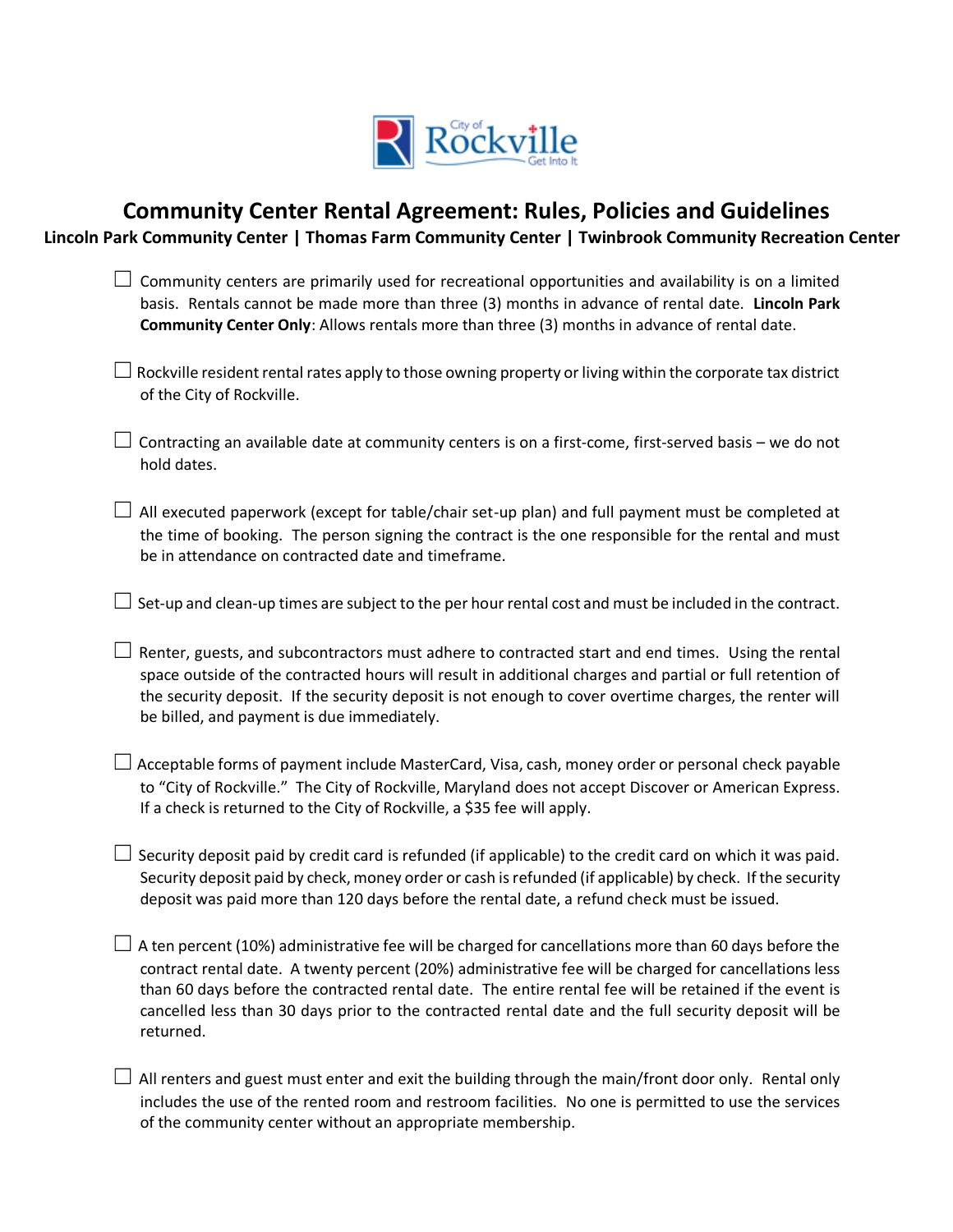- $\Box$  Suitable guest parking is not guaranteed. Renter is responsible to arrange suitable parking and/or transportation services, as needed. Parking spaces in the community center parking lot cannot be reserved or blocked off to accommodate a rental. **Thomas Farm Community Center Only:** Parking spots can be rented for food trucks at flat rate.
- $\Box$  Smoking and vaping is prohibited on City of Rockville, Maryland property.
- $\Box$  Americans with Disabilities Act (ADA) service animals are welcomed.
- $□$  Alcoholic beverages, rice, confetti, glitter, birdseed, and pets are prohibited in community centers. Violating this policy will result in partial or full retention of the security deposit. If the security deposit is not enough to cover the addition of this fee, the renter will be billed, and payment is due immediately.
- $\Box$  Renters must ensure that no decorations damage the building. Decorations are only allowed in the room which is contracted. Renter must only use painters'tape when adhering decorations to surfaces.
- $\Box$  Music and any amplified sound must be set at a volume that cannot be heard outside the rental space or outside of the building. City of Rockville staff has full control over volume levels. Any compliant received from a customer or City of Rockville staff member must result in the volume of the music being immediately turned down and retained at the lower level throughout the remainder of the event. When in doubt, turn it down.
- $□$  Renter must disclose any food/beverage/entertainment services, such as catering, deejay, etc., at least 14 calendar days prior to contracted rental date. A business license and certificate of liability insurance is required and must be on file with the community center at least 14 calendar days prior to contracted rental date for all catering, entertainment, and support staff services. Please see **ATTACHMENT A: Rockville, Maryland Liability Insurance Requirements**.
- $\Box$  Any rented/personal equipment must be delivered and pick-up on the date of the event during contracted rental hours. Renter must disclose at least 14 calendar days prior to contracted rental date any deliveries that may arrive at the community center. The community center does not accept deliveries on behalf of the renter, does not set-up and breakdown any rented/personal equipment, or operate/maintain any rented/personal equipment.
- $\Box$  Cooking is prohibited in community centers. Foods and beverages are to be refrigerated or kept warm only.
- ☐ **Thomas Farm Community Center Only**: The kitchen is to be shared when only one side of the multipurpose room is rented. Outdoor grilling is not permitted on the patio. Facility tables/chairs must not be taken outside. Outdoor furniture is not to be moved. To rent the patio, **both sides** of the multi-purpose room must be rented under your contract.
- $\Box$  Community centers do not supply ice, plates/napkins/utensils, food handling equipment, etc.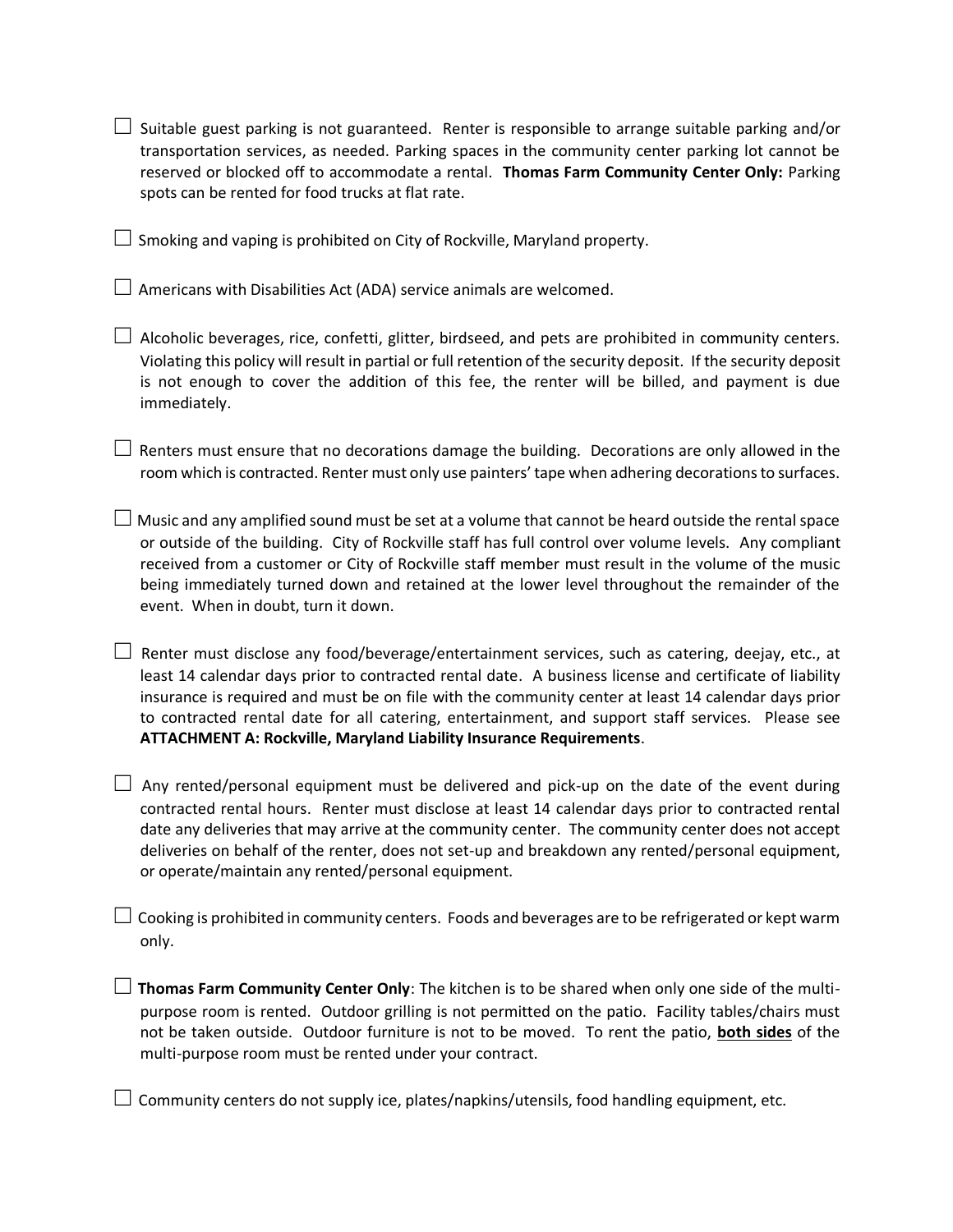$\Box$  Rentals are for private events only. Advertising events to the public, for an admission fee, or for instructions (classes/programs/workshops) is prohibited.

 $\Box$  Renter must adhere to all room capacities. If the number of people (including guests, subcontractors, etc.) exceeds capacity limits, the renter will be notified; additional guests will be turned away. See capacity table below:

| <b>Lincoln Park Community Center</b> | <b>Thomas Farm Community Center</b> | <b>Twinbrook Community Recreation Center</b> |
|--------------------------------------|-------------------------------------|----------------------------------------------|
| Multi-Purpose Room: 50               | Half of Multi-Purpose Room: 40      | Multi-Purpose Room: 50                       |
| Gymnasium: 200                       | Entire Multi-Purpose Room: 80       | Gymnasium: 200                               |
| Library: 25                          | Gymnasium: 200                      | Annex:50                                     |

 $\Box$  Renter is responsible for any damages to the property, grounds, and equipment. Damages will result in additional charges and partial or full retention of the security deposit. If the security deposit is not enough to cover damage charges, the renter will be billed, and payment is due immediately.

 $\Box$  Renter is responsible for any rule violations, acts committed by all event attendees, and the behavior of all event attendees. Failure to obey City of Rockville staff, rules, and regulations will not be tolerated. Attendees involved in prohibited behavior will be required to leave the property immediately and the event may be terminated.

 $\Box$  The table/chair set-up plan is required at least 14 calendar days prior to contracted rental date. The community center will set-up the tables and chairs in accordance to the set-up plan. If the tables and chairs need to be rearranged, please notify the staff and they will handle the request.

 $\Box$  Renter is responsible for returning the room to its original condition, as stated on the room walkthrough form. This includes sweeping, mopping, removing and properly disposing of all trash and recycling, and wiping down tables/chairs. The community center will provide additional trash bags and cleaning supplies, as needed.

☐ **Thomas Farm Community Center and Twinbrook Community Recreation Center Only**: The

gymnasiums at these two (2) community centers are rented for athletic purposes only. Drinks and food are prohibited in the gymnasium – water is permitted in non-glass and spill-proof containers. Appropriate dress is required – shirts must always be worn. Athletic shoes are required for play in the gymnasium. There is zero tolerance for fighting and use of foul language. Hanging on the basketball rims and dunking are prohibited. The renter must provide his or her own equipment (i.e. balls, racquets and stopwatches). Moon bounces are prohibited in the gymnasium.

 $\Box$  The user/renter shall be fully responsible for and shall indemnify and hold the City harmless from any damage to objects or property belonging to the City of Rockville and for any personal injury incurred during or as a result of such use. The user/renter is responsible for obtaining all permits and licenses necessary for the proposed activities. The user/renter also agrees to abide by the above and by the scheduled hours of use. The City of Rockville will not assume responsibility for personal items brought into or left in the facility by the user/renter, guest or subcontractor.

 $\Box$  I have read, understand, and agree to follow the rules, policies, and guidelines for community center rentals.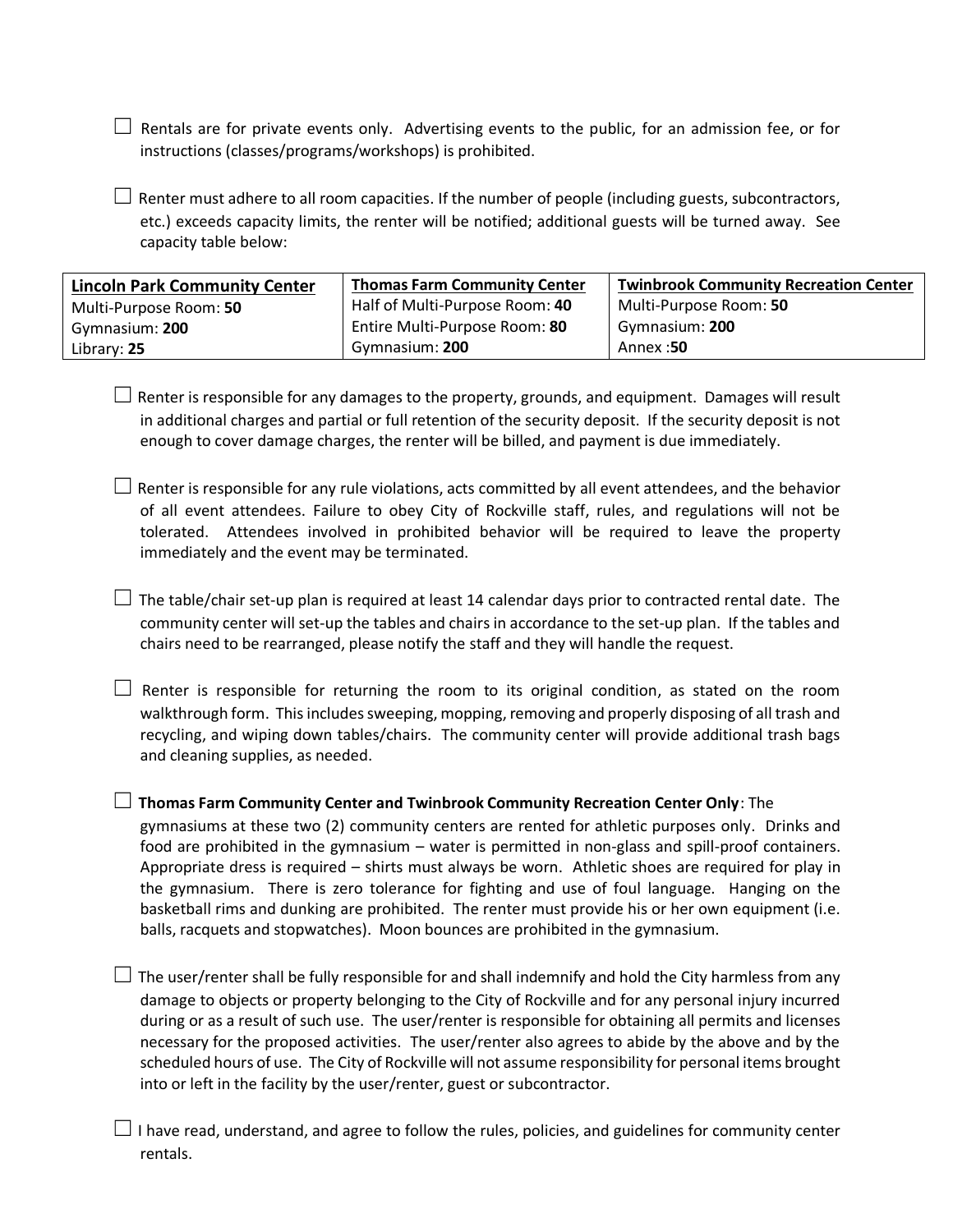

## **ATTACHMENT A: City of Rockville, Maryland Liability Insurance Requirements**

These requirements are mandated by the City of Rockville, Maryland Department of Human Resources, Risk Management.

Prior to the execution of the contract by the City, the User must obtain at their own cost and expense and keep in force and effect during the term of the contract including all extensions, the following insurance with an insurance company/companies licensed to do business in the State of Maryland evidenced by a certificate of insurance and/or copies of the insurance policies. The User's insurance shall be primary.

The User must submit to the Purchasing Division, 111 Maryland Avenue, Rockville, MD 20850 a certificate of insurance prior to the start of any work. In no event may the insurance coverage be less than shown below. Unless otherwise described in this contract the successful User will be required to maintain for the life of the contract and to furnish the City evidence of insurance as follows:

### **Mandatory Requirements for Insurance**

User's insurance coverage shall be primary insurance as respects the City, its elected and appointed officials, officers, consultants, agents and employees and any insurance or self-insurance maintained by the City, shall be excess of the User's insurance and shall not be called upon to contribute with it.

| <b>Type of Insurance</b>                                                                                                                                                                                                                                                                | <b>Amounts of Insurance</b>                                                                                                                                           | <b>Endorsements and</b><br><b>Provisions</b>                                                                                                                                                              |
|-----------------------------------------------------------------------------------------------------------------------------------------------------------------------------------------------------------------------------------------------------------------------------------------|-----------------------------------------------------------------------------------------------------------------------------------------------------------------------|-----------------------------------------------------------------------------------------------------------------------------------------------------------------------------------------------------------|
| 1. Workers' Compensation<br>2. Employers' Liability                                                                                                                                                                                                                                     | Bodily Injury by Accident:<br>\$100,000 each accident<br>Bodily Injury by Disease:<br>\$500,000 policy limits<br>Bodily Injury by Disease:<br>\$100,000 each employee | Waiver of Subrogation:<br>WC 00 03 13 Waiver of<br>Our Rights to Recover From<br>Others Endorsement must be<br>signed and dated.                                                                          |
| <b>Commercial General</b><br>3.<br>Liability<br><b>Bodily Injury</b><br>a.<br><b>Property Damage</b><br>b.<br><b>Contractual Liability</b><br>c.<br>Premise/Operations<br>d.<br><b>Independent Contractors</b><br>e.<br>f.<br>Products/Completed<br>Operations<br>Personal Injury<br>g. | Each Occurrence:<br>\$1,000,000                                                                                                                                       | City to be listed as additional<br>insured and provided 30-day<br>notice of cancellation or<br>material change in coverage.<br>CG 20 37 07 04 and<br>CG 20 10 07 04 forms to be<br>both signed and dated. |

Alternative and/or additional insurance requirements, when outlined under the special provisions of this contract, shall take precedence over the above requirements in part or in full as described therein. **Policy Cancellation**